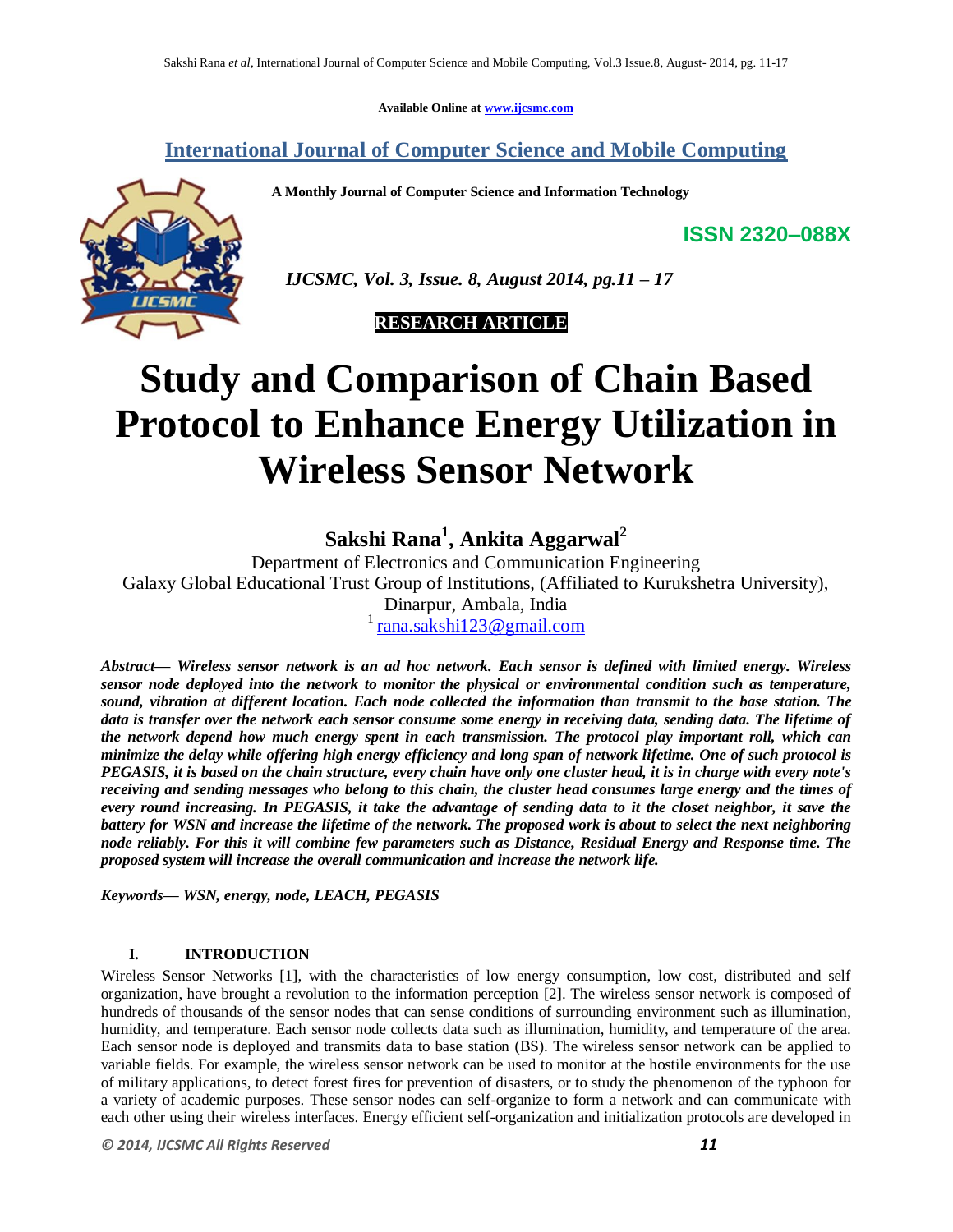[3], [4]. Each node has transmit power control and an omni-directional antenna, and therefore can adjust the area of coverage with its wireless transmission. Typically, sensor nodes collect audio, seismic, and other types of data and collaborate to perform a high-level task in a sensor web. For example, a sensor network can be used for detecting the presence of potential threats in a military conflict. Most of battery energy is consumed by receiving and transmitting data. If all sensor nodes transmit data directly to the BS, the furthest node from BS will die early. On the other hand, among sensor nodes transmitting data through multiple hops, node closest to the BS tends to die early, leaving some network areas completely unmonitored and causing network partition. In order to maximize the lifetime of WSN, it is necessary for communication protocols to prolong sensor nodes' lifetime by minimizing transmission energy consumption, sending data via paths that can avoid sensor nodes with low energy and minimizing the total transmission power.

## **II. ARCHITECTURE OF WIRELESS SENSOR NETWORK**

Figure.1 shows a typical schematic of a wireless sensor network (WSN). After the initial deployment (typically ad hoc), sensor nodes are responsible for self-organizing an appropriate network infrastructure, often with multi-hop connections between sensor nodes [5]. The onboard sensors then start collecting acoustic, seismic, infrared or magnetic information about the environment, using either continuous or event driven working modes. Location and positioning information can also be obtained through the global positioning system (GPS) or local positioning algorithms. This information can be gathered from across the network and appropriately processed to construct a global view of the monitoring phenomena or objects.



Fig. 1 Schematic of a Wireless Sensor Network Architecture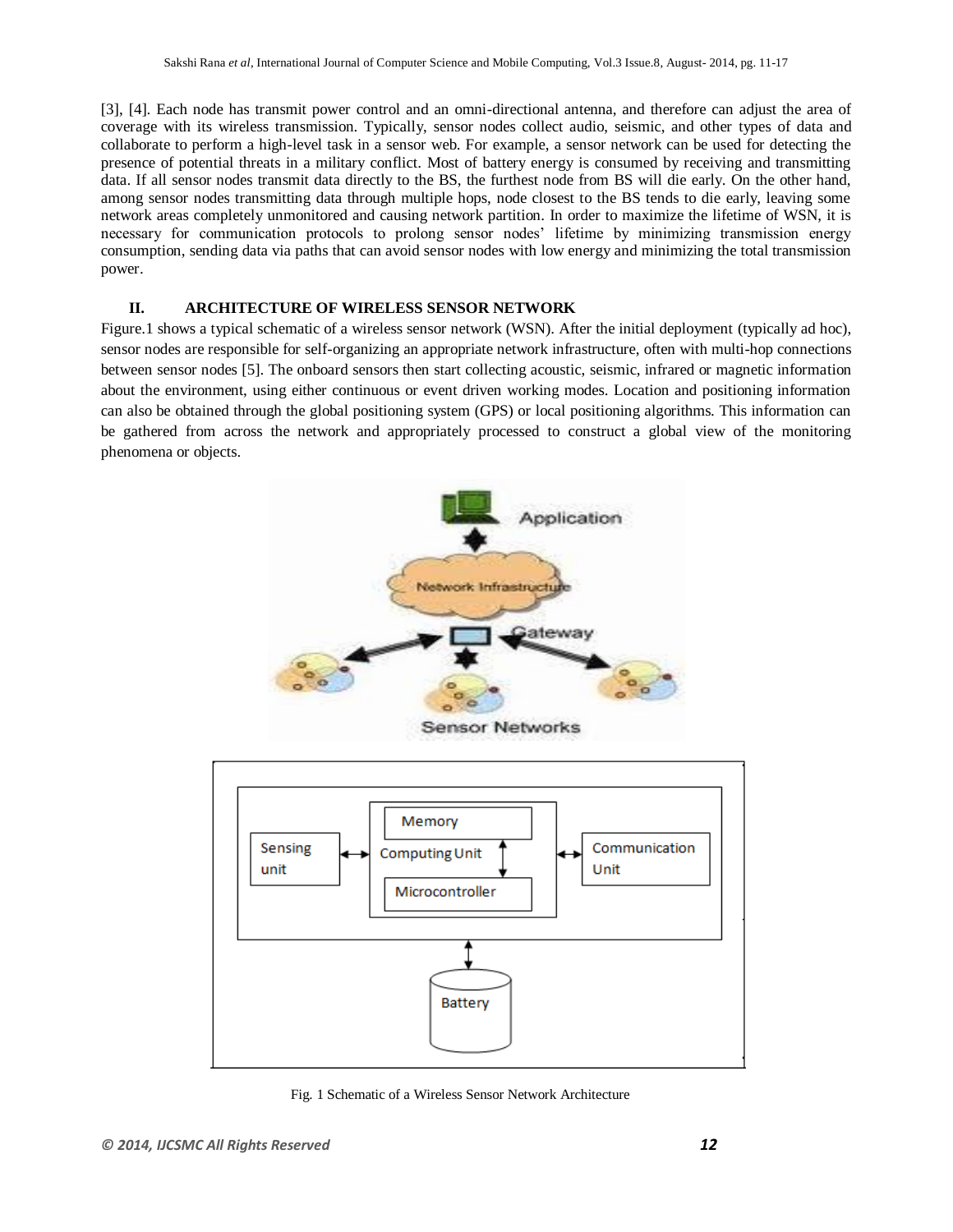Mean while the sensor nodes have limited communication capacity and computing power. So how to optimize the communication path, improve the energy-efficiency as well as load balance and prolong the network lifetime has became an important issue of designing routing protocols for WSN. Hierarchical-based routing protocols [6] are widely used for their high energy-efficiency and good expandability. The basic idea of them is to select some nodes in charge of a certain region routing. These selected nodes have greater responsibility relative to other nodes which leads to the incompletely equal relationship between sensor nodes. LEACH (Low Energy Adaptive Clustering Hierarchy) [7], PEGASIS (Power-Efficient Gathering in Sensor Information System) [8] are the typical hierarchical-based routing protocols. As an enhancement algorithm of LEACH, PEGASIS is a classical chain-based routing protocol. It saves significant energy compared with the LEACH protocol by improving the cluster configuration and the delivery method of sensing data.

#### **III. POWER CONSUMPTION MODEL FOR WSN**

In order to understand the necessity of routing protocols and their benefits we briefly describe the power consumption model for WSN devices. The communications channel can be modeled by using the long distance path loss model [9] and ignoring more complex effects such as fading and multi-path. Thus, the power required by a node to transmit over a distance of d meters can be expressed as:

$$
PT(d) = P0 \times (d0 / d)\alpha \tag{1}
$$

Where P0 represents the power of the signal received at distance d0 from the source and  $\alpha$  is the path loss exponent which is dependent on the propagation environment and can take values between 2 and 5. Also, using the path loss model and the Friis model the power received at distance d from the node can be expressed as:

$$
PR(d) = Ptx / (\beta \times d\alpha)
$$
 (2)

where Ptx is the RF power delivered to the antenna of the transmitting node and  $\beta$  is parameter specific to the characteristics of the transmitting and receiving antennas. Therefore we can determine that the power required to make single hop transmission between two nodes is equal to  $PT + PR$ . The power required to make a multi hop transmission between n nodes is  $(n-1) \times (PT + PR)$ .

## **IV. THE DETAILS OF IMPROVED PEGASIS**

#### **PROTOCOL**

It is possible that some nodes may have relatively distant neighbor nodes along the chain in PEGASIS. On one hand, nodes already on the chain cannot be revisited. On the other hand, when a node dies, the chain is reconstructed in the same manner (greedy algorithm) to bypass the dead node.

#### **A Chain Construction Phase**

The algorithm uses the following steps to form a chain:

a) Initialize the network parameters. Determine the number of nodes, initial energy, BS location information et al. Then chain construction starts.

b) BS broadcasts the whole network a hello message to obtain basic network information such as ID of nodes alive and distance from each node to BS.

c) Set the node which is farthest from BS as end node, it joins the chain first and is labeled as node 1.

d) End node of the chain obtains the information of distance between itself and other nodes which have not joined the chain yet, finds the nearest node and sets it as node I waiting to join the chain, i represents the ith node joined.

The chain-building methods in exiting protocol and proposed protocol are respectively used to the same network of 100 nodes randomly arranged. The results are shown as Fig.1 and Fig.2.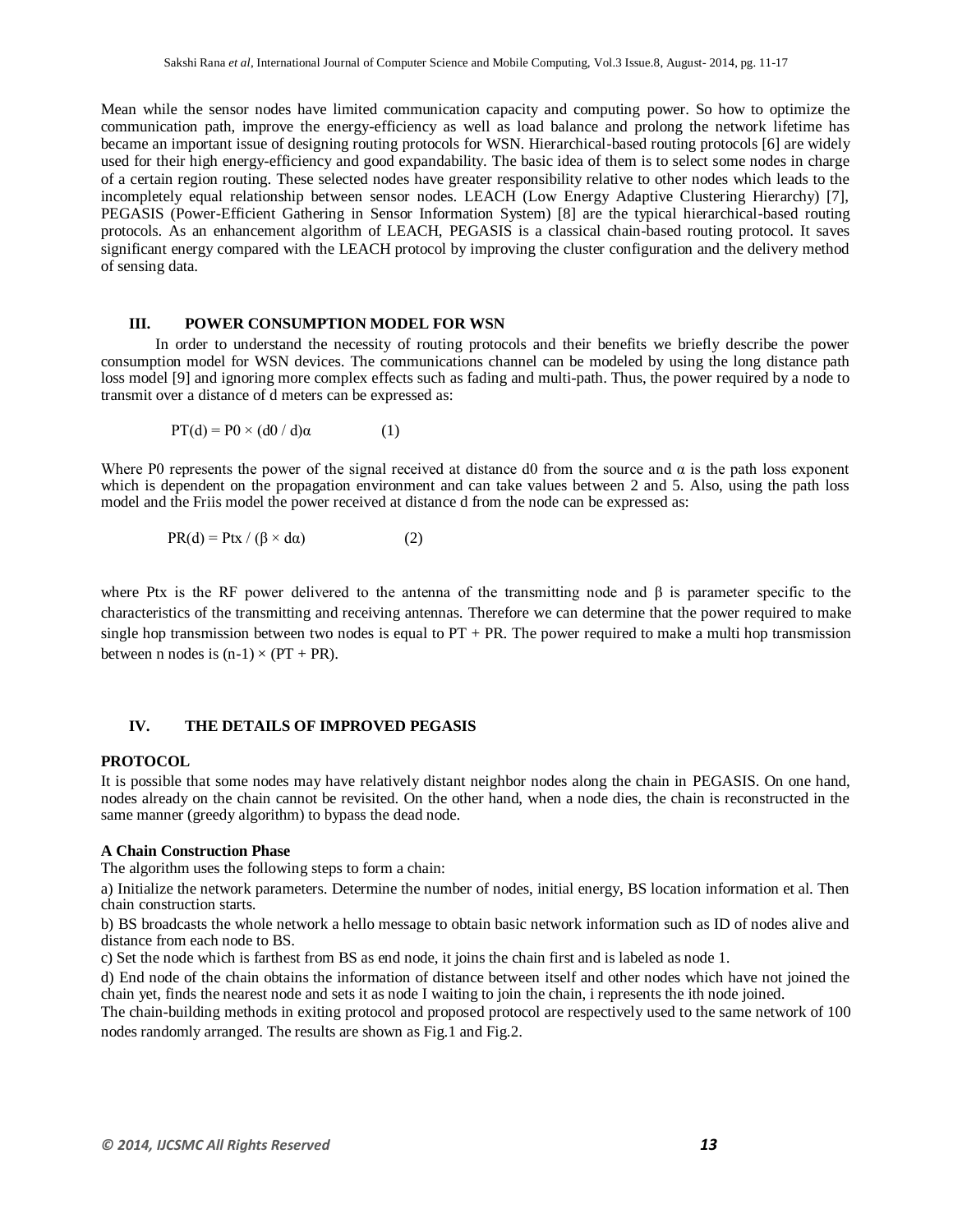

Fig.1The chain formed in exiting PEGASIS Protocol

The figure 1 is showing the aggregative path identified by the PEGASIS protocol based on distance and energy comparison. The communication is performed between the sender node 1 and receiver node 100. The identified path is

47 39 99 96 7 55 36 22 45 35 69 56 44 75 97 86 31 48 80 98 71 76 83 33 63 95 94 42 17 19 89 57 74 29 88 78 50 3 40 14 21 11 73 100 59 4 43 16 20 34 18 41 91 46 67 60 38 62 93 13 28 65 15 27 9 26 30 85 2 66 81 49 87 70 51 1 82 79 54 5 32 25 12 10 24 84 58 37 64 23 8 90 72 6 92 53 52 61 68 77

Here Node 47 is the initial node and node 77 is the terminal node. **The total distance covered by the path is 6.1161e+006 The total Energy Consumed by the path is 502.8336**

| Parameter                  | Value          |
|----------------------------|----------------|
| Number of Nodes            | 100            |
| Probability of             | $\cdot$ 1      |
| Selection                  |                |
| Energy                     | 0.5            |
| <b>Transmission Energy</b> | 50*0.000000001 |
| Receiving Energy           | 50*0.000000001 |
| <b>Forwarding Energy</b>   | 10*0.000000001 |
| Topology                   | Random         |

#### TABLE I. SYSTEM PARAMETERS VALUE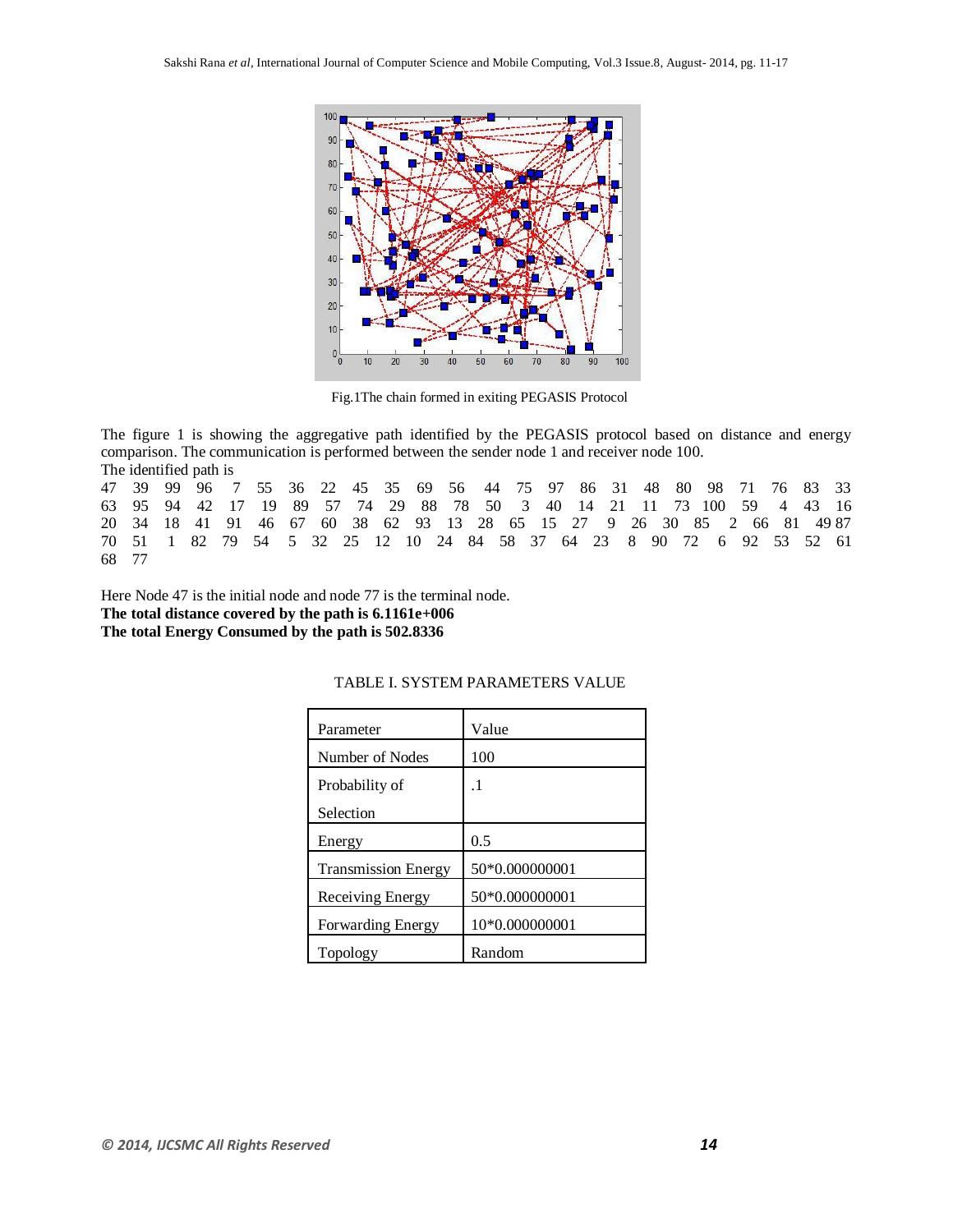

Fig.2 The chain formed in proposed PEGASIS protocol.

The fig.2 is showing the aggregative path identified by the PEGASIS protocol based on distance and energy comparison. The communication is performed between the sender node 1 and receiver node 100. The identified path is

70 11 65 58 37 77 54 8 12 39 68 16 80 20 23 98 18 74 48 19 14 46 34 56 31 100 45 22 6 97 53 72 42 29 76 7 64 94 89 61 24 41 50 83 67 63 51 3 25 73 27 99 28 55 75 21 32 10 4 33 47 81 60 13 38 93 35 5 26 91 62 88 84 95 92 69 79 9 90 59 49 44 86 30 66 87 96 36 43 52 82 85 15 1 71 57 17 40 78 2

Here Node 70 is the initial node and node 2 is the terminal node. **The total distance covered by the path is 8.1180e+006. The total Energy Cons umed by the path is 478.8014.**

| Parameter                      | Value          |
|--------------------------------|----------------|
| Number of Nodes                | 100            |
| Probability<br>of<br>Selection | $\cdot$ 1      |
| Energy                         | 0.5            |
| Transmission Energy            | 50*0.000000001 |
| Receiving Energy               | 50*0.000000001 |
| Forwarding Energy              | 10*0.000000001 |
| Topology                       | Random         |

## TABLE 2. SYSTEM PARAMETERS VALUE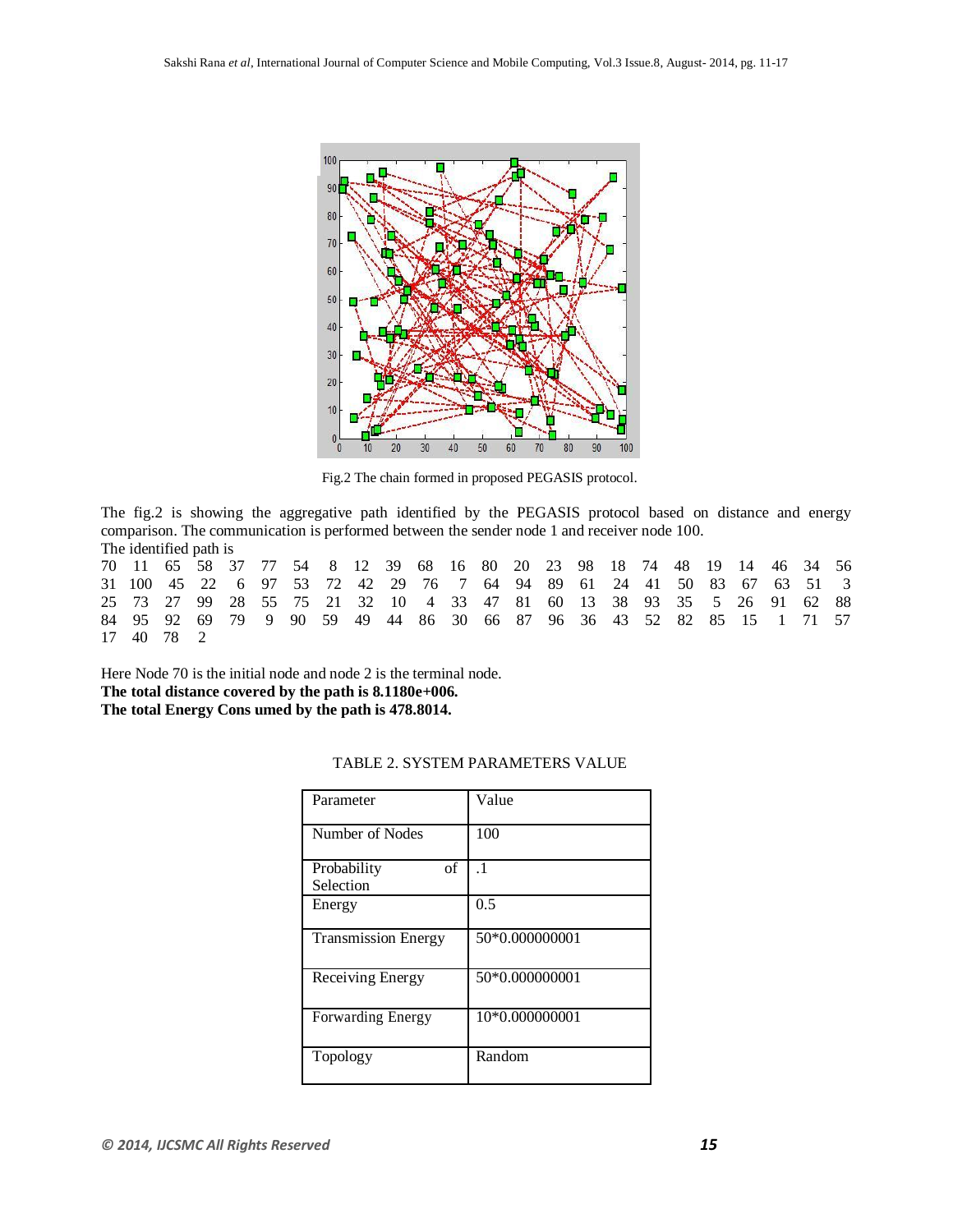## **V. SIMULATION RESULTS AND EVALUATION**

This paper uses Matlab as simulator to evaluate the performance of exiting PEGASIS protocol comparing with improved PEGASIS. The simulation focuses on number of sensor nodes alive and dead node, lifetime of network and energy efficiency which are important indicators to measure performance of different algorithms.



Fig. 3 Comparative Analysis (LEACH Vs Existing Vs. Proposed) Dead Nodes

Here in figure 3, the dead nodes are shown over the network As we can see there are about 98 nodes get dead after 3000 rounds in case of existing PEGASIS protocol and around 86 nodes dead after the Proposed Improved PEGASIS protocol. We can see the more number of nodes are dead after 3000 rounds in case of existing PEGASIS protocol.



Fig. 4 Comparative Analysis (LEACH Vs Existing Vs Proposed ) Alive Nodes